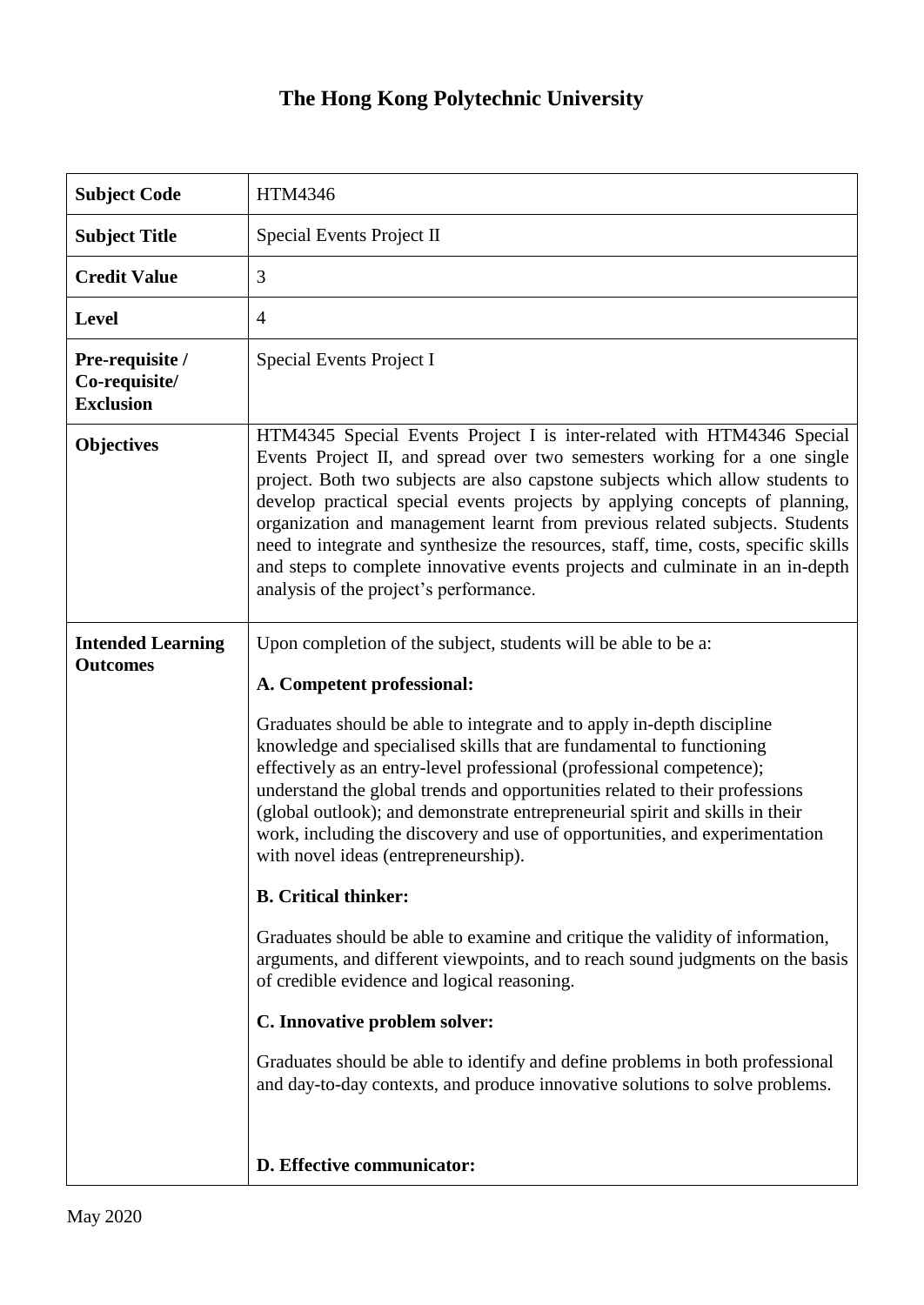|                                                        | Graduates should be able to comprehend and communicate effectively in<br>English, and Chinese where appropriate, orally and in writing, in professional<br>and day-to-day contexts.                                                                                                                                                                                                                                                                                                                                             |
|--------------------------------------------------------|---------------------------------------------------------------------------------------------------------------------------------------------------------------------------------------------------------------------------------------------------------------------------------------------------------------------------------------------------------------------------------------------------------------------------------------------------------------------------------------------------------------------------------|
|                                                        | E. Lifelong learner:                                                                                                                                                                                                                                                                                                                                                                                                                                                                                                            |
|                                                        | Graduates should be able to recognise the need for continual learning and self-<br>improvement, and be able to plan, manage and evaluate their own learning in<br>pursuit of self-determined goals.                                                                                                                                                                                                                                                                                                                             |
|                                                        | <b>F. Ethical leader:</b>                                                                                                                                                                                                                                                                                                                                                                                                                                                                                                       |
|                                                        | Graduates should have an understanding of leadership and be prepared to serve<br>as a leader and a team player (leadership and teamwork); demonstrate self-<br>leadership and psychosocial competence in pursuing personal and professional<br>development (intrapersonal competence); be capable of building and<br>maintaining relationship and resolving conflicts in group work situations<br>(interpersonal competence); and demonstrate ethical reasoning in professional<br>and day-to-day contexts (ethical reasoning). |
|                                                        | G. Socially responsible global citizen:                                                                                                                                                                                                                                                                                                                                                                                                                                                                                         |
|                                                        | Graduates should have the capacity for understanding different cultures and<br>social development needs in the local, national and global contexts (interest in<br>culture and social development); and accept their responsibilities as<br>professionals and citizens to society, their own nation and the world (social,<br>national, and global responsibility).                                                                                                                                                             |
| <b>Subject Synopsis/</b><br><b>Indicative Syllabus</b> | Key topics to be addressed in this subject (Subject to regular update)                                                                                                                                                                                                                                                                                                                                                                                                                                                          |
|                                                        | 1. Project Theme and Concept Development<br>Management activities and setting objectives                                                                                                                                                                                                                                                                                                                                                                                                                                        |
|                                                        | 2. Planning and Management Process                                                                                                                                                                                                                                                                                                                                                                                                                                                                                              |
|                                                        |                                                                                                                                                                                                                                                                                                                                                                                                                                                                                                                                 |
|                                                        | Elements of the events management process, overall structure and timelines                                                                                                                                                                                                                                                                                                                                                                                                                                                      |
|                                                        | 3. Budgeting<br>Determine financial objectives, prepare and manage a budget, develop<br>financial procedures and prepare financial reports, determine funding<br>sources                                                                                                                                                                                                                                                                                                                                                        |
|                                                        | 4. Programme Development<br>Sequence of program elements, creative social programs, selection of<br>speakers research                                                                                                                                                                                                                                                                                                                                                                                                           |
|                                                        | <b>5. Negotiations and Contracts</b><br>Negotiate and finalize contracts, complete contractual agreements and<br>monitor contracts                                                                                                                                                                                                                                                                                                                                                                                              |